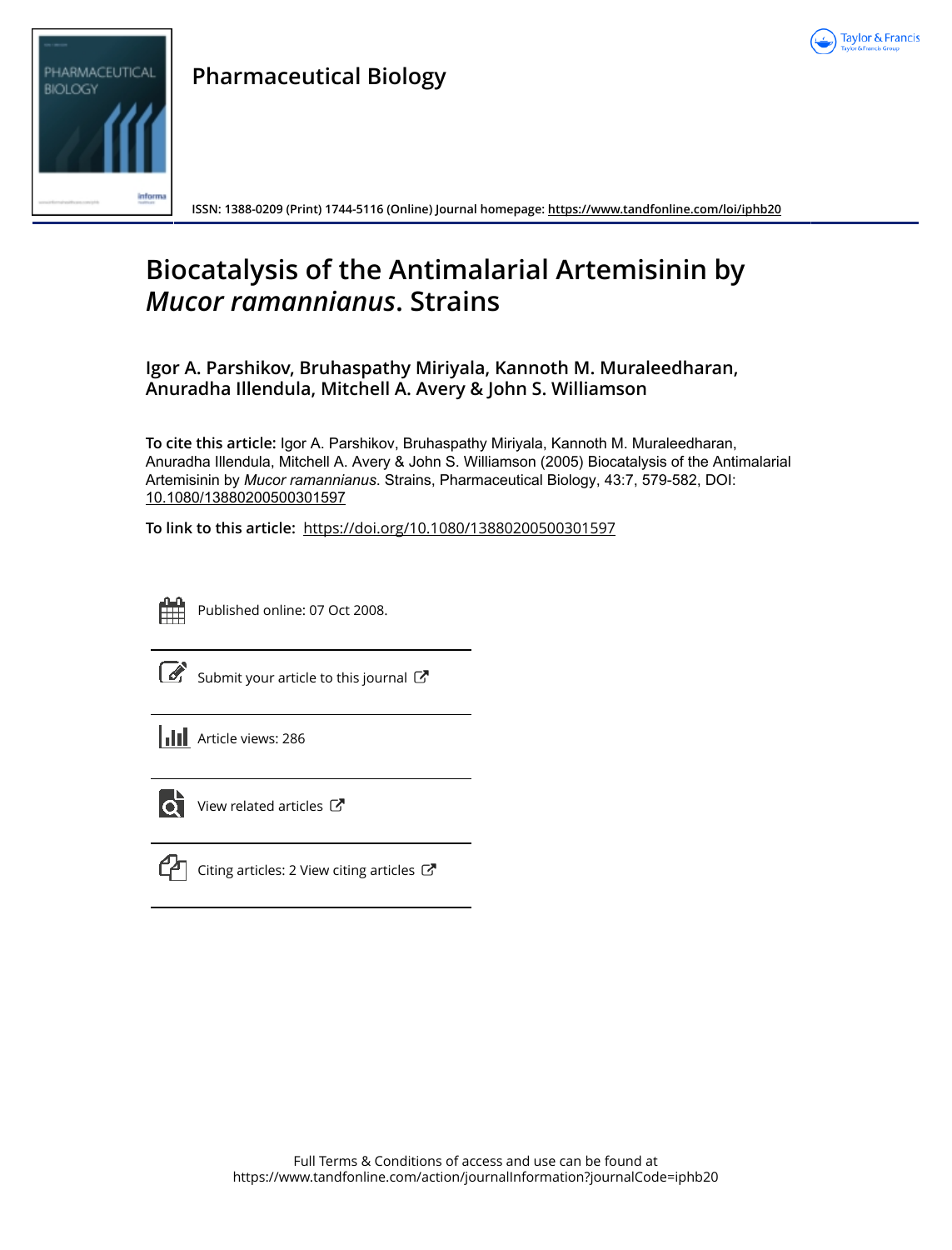

# Biocatalysis of the Antimalarial Artemisinin by

### Mucor ramannianus Strains

Igor A. Parshikov, Bruhaspathy Miriyala, Kannoth M. Muraleedharan, Anuradha Illendula, Mitchell A. Avery, and John S. Williamson

Department of Medicinal Chemistry, University of Mississippi, University, MS, 38677-1848, USA

#### Abstract

Biocatalysis of artemisinin by different strains of Mucor ramannianus<sup>\*</sup> illustrates a simple approach to bioengineering for attaining useful biotransformation strains for preparative or downstream development. Three different strains of M. ramannianus on the malt/sucrose medium were compared for their native ability to metabolize the antimalarial artemisinin and produce significant yields of hydroxylated artemisinin derivatives. The M. ramannianus strains transformed the antimalarial into hydroxylated metabolites, in particular 7b-hydroxyartemisinin at 88% yield and 6β-hydroxyartemisinin at  $51\%$  yield.

M. ramannianus strains: M. ramannianus 1839, University of Wisconsin, M. ramannianus ATCC 9624, American Typical Cultures Collection, M. ramannianus ATCC MYA-883 (R-56), Jefferson County, Arkansas (American Typical Cultures Collection).

Keywords: Antimalarial drugs, artemisinin, biocatalysis, Mucor ramannianus, transformation.

#### Introduction

Malaria remains one of the deadliest of all infectious diseases, and with today's widespread chloroquine resistance, the need for alternative, inexpensive antimalarial agents is great. Artemisinin (Fig. 1) has been shown to be an effective drug against malarial parasites, but problems associated with its low water solubility greatly limits its clinical use.

For years, biocatalysis with microorganisms has served as an effective means of preparing derivatives and increasing the water solubility of relatively waterinsoluble compounds. Our group and others have used microbial transformations as a means of producing an array of hydroxylated artemisinin derivatives that possess increased water solubility characteristics (Abourashed & Hufford, 1999; Fiaux de Medeiros et al., 2002; Khalifa et al. 1995; Zhan et al., 2002a,b). In addition, we have focused on the preparation of certain hydroxylated artemisinin derivatives that can be used as scaffolds for the production of novel semisynthetic antimalarials with increased water solubility and decreased potential for resistance (Parshikov et al., 2004a,b).

Currently, we are using gram quantities of purified hydroxy-artemisinin derivatives as scaffolds for our semisynthetic syntheses. The increased water solubility and antimalarial characteristics of several of these derivatives have required even larger scale biocatalysis and examination of transformation parameters. As a simple alternative to more sophisticated and time-consuming bioengineering techniques to increase transformation efficiency, we chose to examine strains of Mucor ramannianus (Mucoraceae) obtained from different environments for their potential to effectively biotransform artemisinin.

#### Materials and Methods

M. ramannianus strains M. ramannianus 1839 (University of Wisconsin) (Khalifa et al., 1995), M. ramannianus ATCC 9624 (American Type Culture Collection), and M. ramannianus ATCC MYA-883 (R-56) (Jefferson County, Arkansas, USA) (Parshikov et al., 1999 were used). Artemisinin was obtained from Mediplantex Corp. (Hanoi City, Vietnam). Cultures were grown on a sterile

Accepted: July 15, 2005

Address correspondence to: John S. Williamson, Department of Medicinal Chemistry, University of Mississippi, University, MS, 38677-1848, USA. Tel: þ1 662 915 7142; Fax: þ1 662 915 5638; E-mail: mcjsw@olemiss.edu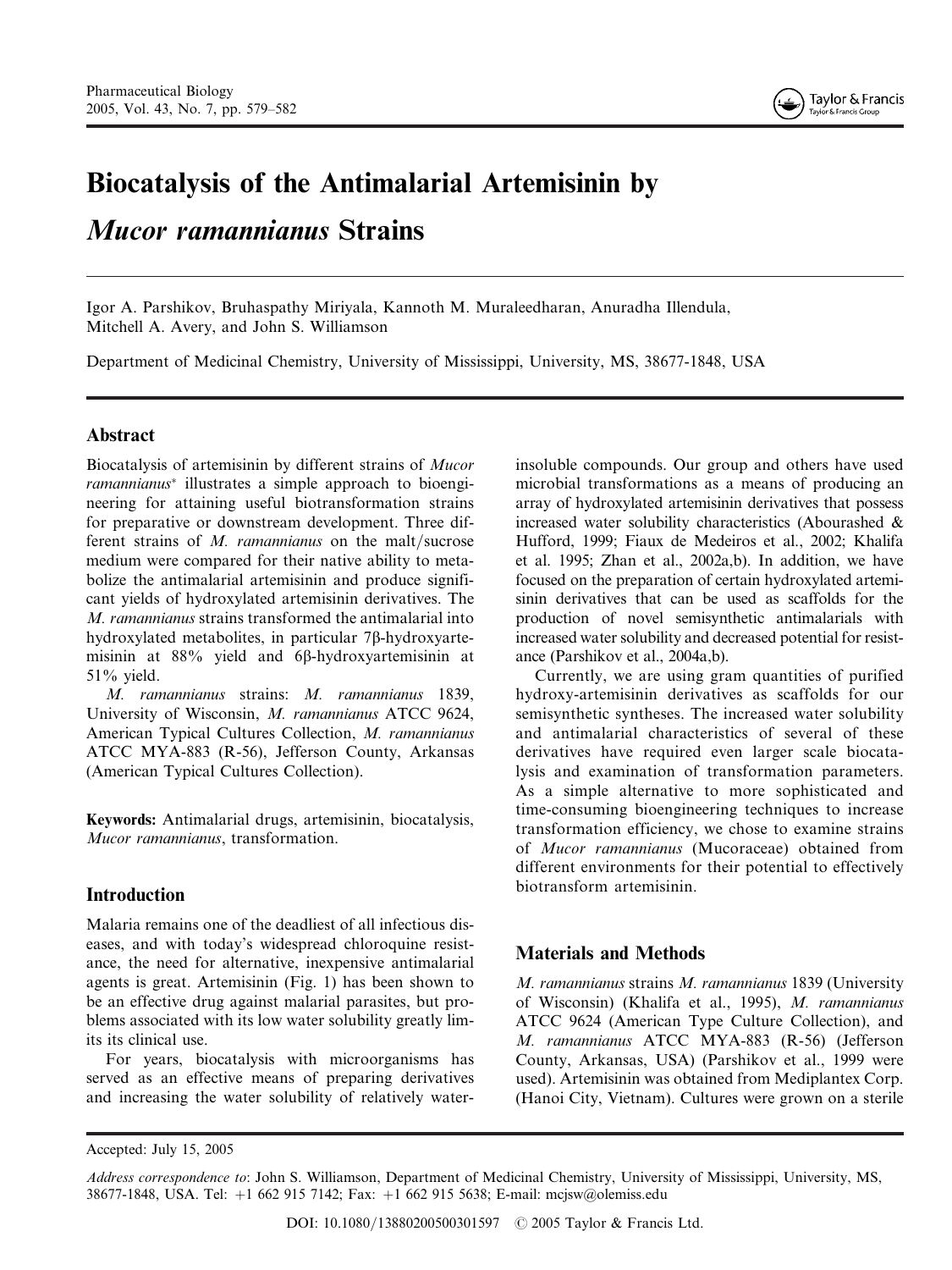

Figure 1. Pathways for the metabolism of artemisinin by M. ramannianus ATCC MYA-883 (pathway A), M. ramannianus ATCC 9624 (pathway B), and M. ramannianus 1839 (pathway C). I, 7a-hydroxyartemisinin; II, 4a-hydroxy-1-deoxoartemisinin; III, 7b-hydroxyartemisinin; IV, 6b-hydroxyartemisinin.

complex medium (20 g malt extract, 15 g sucrose, 10 g peptone, and 1000 ml microfiltered, deionized water, pH 6.5) for 48 h, at which point artemisinin  $(500 \,\text{mg/l})$  was added (Parshikov et al., 2004b). Incubation of the artemisinin-fed cultures continued for 14 days or until the substrate was consumed, as evidenced by high performance liquid chromatography (HPLC) analysis. Various control cultures including noninoculated media and cultures that did not receive artemisinin dosing were also examined.

The crude extract was obtained by exhaustive extraction of the fermentation broths with ethyl acetate (EtOAc) and subsequent evaporation. Small samples of the crude extracts of the cultures and controls, extracted, were dissolved in methanol and analyzed by HPLC using evaporative light scattering (PL-ELS1000 Polymer Laboratories, Amherst, MA, USA) as the detection method (Parshikov et al., 2004b). The crude extract bulk containing the transformation products were purified over silica gel (Parshikov et al., 2004a). High-resolution mass spectral (HR-MS) analysis of the resulting metabolites was performed using electrospray positive ionization and nuclear magnetic resonance (NMR) spectrometry, which has been described earlier (Parshikov et al., 2004b).

#### Results

HPLC analysis of the EtOAc extract of the culture medium from *M. ramannianus* ATCC MYA-883 (R-56) elicited a signal corresponding to a major metabolite



Figure 2. HPLC elution profile showing the biotransformation of artemisinin by: (A) M. ramannianus ATCC MYA-883, (B) M. ramannianus ATCC 9624, and (C) M. ramannianus 1839. I, 7 $\alpha$ -hydroxyartemisinin; II, 4 $\alpha$ -hydroxy-1-deoxoartemisinin; III, 7 $\beta$ -hydroxyartemisinin; IV, 6b-hydroxyartemisinin.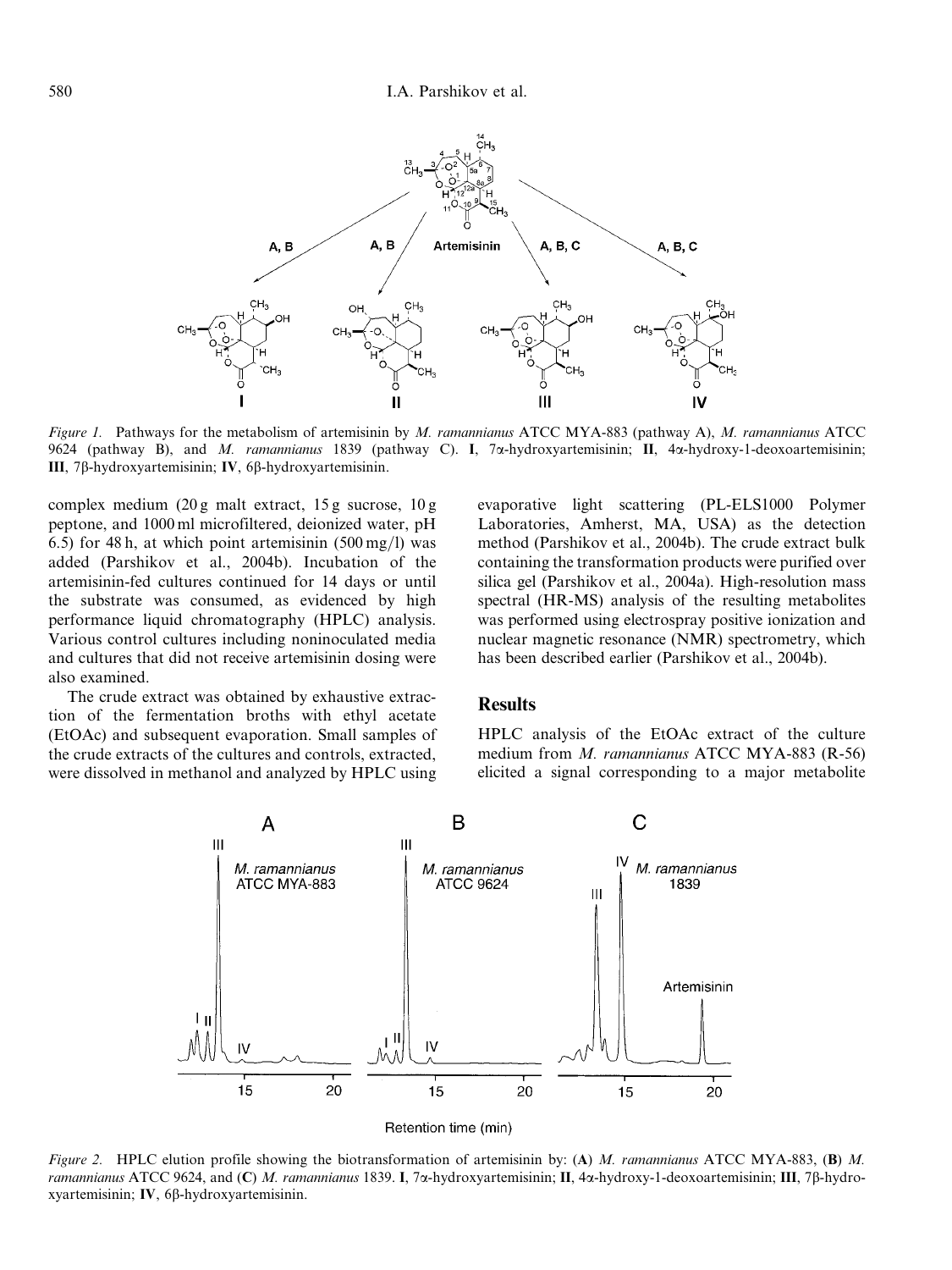eluting at 13.2 min (78% total peak area as determined by ELSD) and three minor metabolites eluting at 14.6 min (1% total peak area as determined by evaporative light scattering detector (ELSD)), 12.2 min (11% total peak area as determined by ELSD) and 12.6 min (10% total peak area as determined by ELSD; all of the original artemisinin was completely exhausted) (Fig. 2A).

HR-MS and NMR analysis confirmed the major metabolite as  $7\beta$ -hydroxyartemisinin (III) and three minor metabolites as  $6\beta$ -hydroxyartemisinin (IV),  $7\alpha$ -hydroxyartemisinin (I) and  $4\alpha$ -hydroxy-1-deoxoartemisinin  $(II)$  (Fig. 1).

HPLC analysis of the EtOAc extract of the biotransformation medium from M. ramannianus ATCC 9624 elicited a signal corresponding to a major metabolite eluting at 13.2 min (88% total peak area as determined by ELSD) and three minor metabolites eluting at 14.6 min (1% total peak area as determined by ELSD), 12.2 min (5% total peak area as determined by ELSD), and 12.6 min (6% total peak area as determined by ELSD; all of the original artemisinin was completely exhausted) (Fig. 2B). HR-MS and NMR analysis confirmed the structure of the major metabolite to be  $7\beta$ hydroxyartemisinin (III) and three minor metabolites to be 6 $\beta$ -hydroxyartemisinin (IV), 7 $\alpha$ -hydroxyartemisinin (I), and  $4\alpha$ -hydroxy-1-deoxoartemisinin (II) (Fig. 1).

HPLC analysis of the EtOAc extract of the biotransformation medium from M. ramannianus 1839 elicited a signal corresponding to a major metabolite eluting at 14.6 min (51% total peak area as determined by ELSD) and a minor metabolite eluting at 13.2 min (51% total peak area as determined by ELSD; only 14% [total peak area as determined by ELSD] corresponded to the original artemisinin substrate eluting at 19.1 min) (Fig. 2C). HR-MS and NMR analysis confirmed the structure of the major metabolite  $(IV)$  to be 6 $\beta$ -hydroxyartemisinin and the minor metabolite to be  $7\beta$ -hydroxyartemisinin (III) (Fig. 1). Comprehensive HR-MS and NMR data have been described previously (Parshikov et al., 2004b).

#### **Discussion**

Our increased need for gram quantities of purified hydroxy-artemisinin derivatives, which are being used as scaffolds for syntheses of semisynthetic antimalarial agents, has indicated the need of more effective production methods. As a simple alternative to more sophisticated and time-consuming bioengineering methods, we have chosen to examine three different M. ramannianus species to provide us with more effective product yields.

Our selection of M. ramanninanus as a model for the variation of catalysis of artemisinin stemmed from our previous experience with the transformation of 10-deoxoartemisinin by M. ramannianus 1839 (Fiaux de Medeiros et al., 2002). M. ramannianus 1839, M. ramannianus ATCC 9624, or M. ramannianus ATCC MYA-883 (R-56) had never been reported to transform artemisinin. Previous experiments examining the biocatalytic yields of artemisinin have shown it to be converted to 6β-hydroxyartemisinin by *Cunninghamella echinulata* AS 3.3400 (China General Microbiological Culture Collection Center) (Zhan et al., 2002a) and Cunninghamella elegans ATCC 9245 (American Typical Cultures Collection) (Parshikov et al., 2004b); to 4a-hydroxyartemisinin (Zhan et al., 2002b) by Mucor polymorphosporus AS 3.3443 (China General Microbiological Culture Collection Center); to  $4\alpha$ -hydroxy-1-deoxoartemisinin by M. polymorphosporus (Zhan et al., 2002b) and Cunninghamella elegans (Parshikov et al., 2004b); and by  $M.$  polymorphosporus (Zhan et al., 2002b) and Cunninghamella elegans ATCC 9245 (American Typical Cultures Collection) (Parshikov et al., 2004b) to 7 $\beta$ -hydroxyartemisinin.

We report here a yield of  $6\beta$ -hydroxyartemisinin  $(51\%)$ with M. ramannianus 1839, a yield comparable to that reported earlier (50%) with C. echinulata (Zhan et al., 2002a). Nevertheless, our yield of  $7\beta$ -hydroxyartemisinin using M. ramannianus ATCC 9624 (88%) greatly exceeds the previously reported yield of 22% using M. polymorphosporus(Zhan et al., 2002b), and even exceeds the 79% yield using C. elegans (Parshikov et al., 2004b).

In this investigation, strains of M. ramannianus showed their activities at malt/sucrose medium instead of Sabouroad-dextrose broth, where they did not show any activities for artemisinin (Parshikov et al., 2004b).

We have now illustrated that in the case of M. ramannianus and the transformation of artemisinin, examination of a strain provides a simple, inexpensive, yet useful approach to increasing biocatalytic efficiencies prior to microbial bioengineering development methods. Using our ability to manipulate different strains of M. ramannianus, we are now able to efficiently direct the site of hydroxylation to the  $6\beta$  and  $7\beta$  positions on the artemisinin molecule in significant yield. These transformations have allowed us to produce several novel semisynthetic artemisinin derivatives with attractive antimalarial profiles in quantities sufficient to begin pharmacokinetic analyses.

#### Acknowledgments

This work was supported by the Centers for Disease Control cooperative agreements  $U50/CCU418839$  and UR3/CCU418652.

#### **References**

Abourashed EA, Hufford CD (1999): Microbial models of mammalian metabolism of xenobiotics: An updated review. Cur Med Chem 6: 359–374.